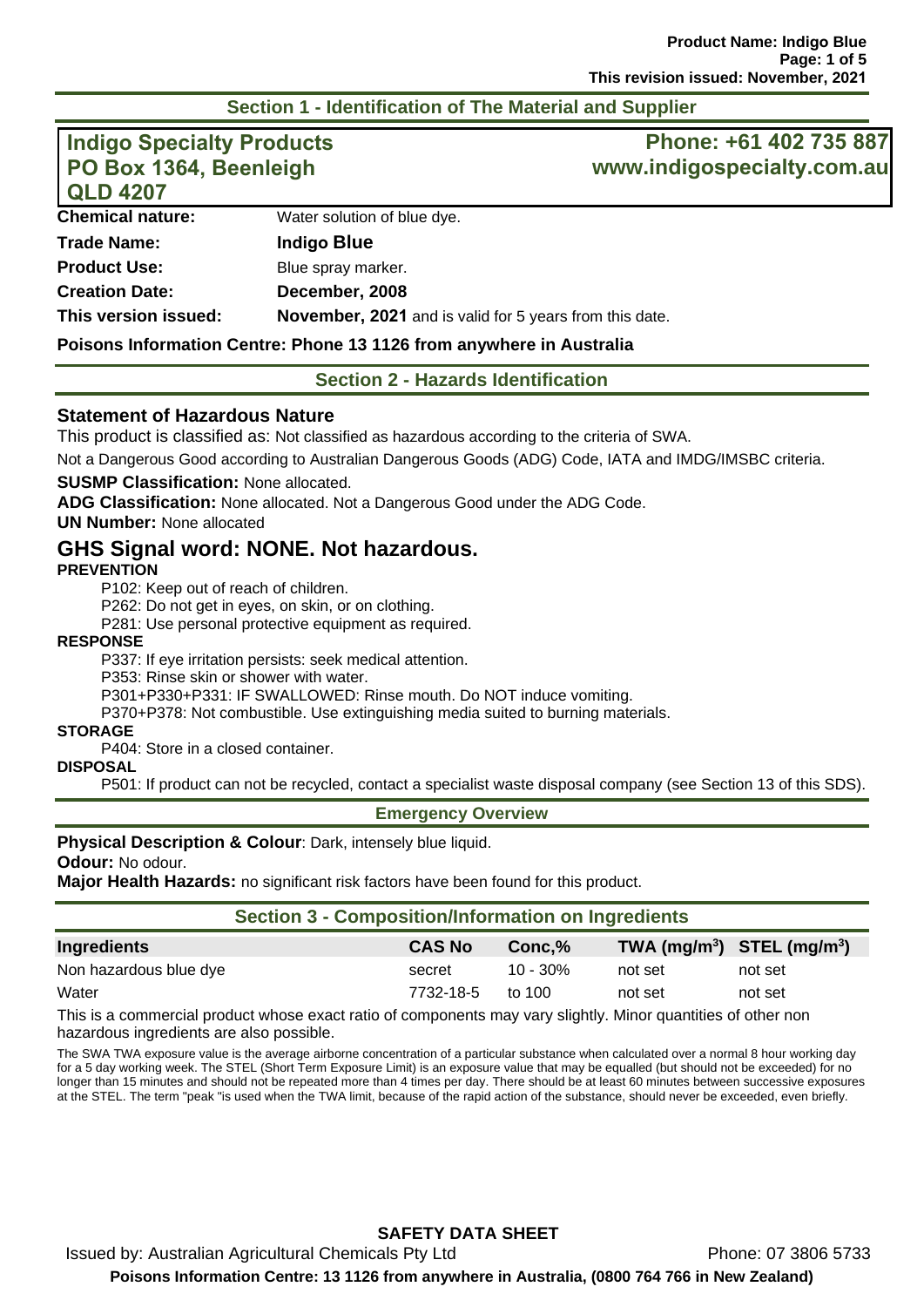#### **Section 4 - First Aid Measures**

## **General Information:**

You should call The Poisons Information Centre if you feel that you may have been poisoned, burned or irritated by this product. The number is 13 1126 from anywhere in Australia (0800 764 766 in New Zealand) and is available at all times. Have this SDS with you when you call.

**Inhalation:** First aid is not generally required. If in doubt, contact a Poisons Information Centre or a doctor.

**Skin Contact:** Wash gently and thoroughly with water (use non-abrasive soap if necessary) for 5 minutes or until chemical is removed. Stain may be difficult to remove, although it will not harm the skin.

**Eye Contact:** No effects expected. If irritation does occur, flush contaminated eye(s) with lukewarm, gently flowing water for 5 minutes or until the product is removed. Obtain medical advice if irritation becomes painful or lasts more than a few minutes. Take special care if exposed person is wearing contact lenses.

**Ingestion:** If product is swallowed or gets in mouth, do NOT induce vomiting; wash mouth with water and give some water to drink. If symptoms develop, or if in doubt contact a Poisons Information Centre or a doctor.

#### **Section 5 - Fire Fighting Measures**

**Fire and Explosion Hazards**: There is no risk of an explosion from this product under normal circumstances if it is involved in a fire.

Only small quantities of decomposition products are expected from this products at temperatures normally achieved in a fire. This will only occur after heating to dryness.

Fire decomposition products from this product are likely to be irritating if inhaled.

**Extinguishing Media:** Not Combustible. Use extinguishing media suited to burning materials.

**Fire Fighting:** If a significant quantity of this product is involved in a fire, call the fire brigade.

| Not applicable - does not burn. |
|---------------------------------|
|                                 |
|                                 |

#### **Section 6 - Accidental Release Measures**

**Accidental release:** Minor spills do not normally need any special cleanup measures. In the event of a major spill, prevent spillage from entering drains or water courses. As a minimum, wear overalls, goggles and gloves. Suitable materials for protective clothing include rubber, PVC. Eye/face protective equipment should comprise as a minimum, protective goggles. If there is a significant chance that vapours or mists are likely to build up in the cleanup area, we recommend that you use a respirator. Usually, no respirator is necessary when using this product. However, if you have any doubts consult the Australian Standard mentioned below (section 8).

Stop leak if safe to do so, and contain spill. Absorb onto sand, vermiculite or other suitable absorbent material. If spill is too large or if absorbent material is not available, try to create a dike to stop material spreading or going into drains or waterways. Sweep up and shovel or collect recoverable product into labelled containers for recycling or salvage, and dispose of promptly. Recycle containers wherever possible after careful cleaning. After spills, wash area preventing runoff from entering drains. If a significant quantity of material enters drains, advise emergency services. This material may be suitable for approved landfill. Ensure legality of disposal by consulting regulations prior to disposal. Thoroughly launder protective clothing before storage or re-use. Advise laundry of nature of contamination when sending contaminated clothing to laundry.

# **Section 7 - Handling and Storage**

**Handling:** Keep exposure to this product to a minimum, and minimise the quantities kept in work areas. Check Section 8 of this SDS for details of personal protective measures, and make sure that those measures are followed. The measures detailed below under "Storage" should be followed during handling in order to minimise risks to persons using the product in the workplace. Also, avoid contact or contamination of product with incompatible materials listed in Section 10.

**Storage:** Make sure that the product does not come into contact with substances listed under "Incompatibilities" in Section 10. Check packaging - there may be further storage instructions on the label.

# **Section 8 - Exposure Controls and Personal Protection**

The following Australian Standards will provide general advice regarding safety clothing and equipment: Respiratory equipment: **AS/NZS 1715**, Protective Gloves: **AS 2161**, Occupational Protective Clothing: AS/NZS 4501 set 2008, Industrial Eye Protection: **AS1336** and **AS/NZS 1337**, Occupational Protective Footwear: **AS/NZS2210**.

# **SAFETY DATA SHEET**

Issued by: Australian Agricultural Chemicals Pty Ltd **Phone: 07 3806 5733** 

**Poisons Information Centre: 13 1126 from anywhere in Australia, (0800 764 766 in New Zealand)**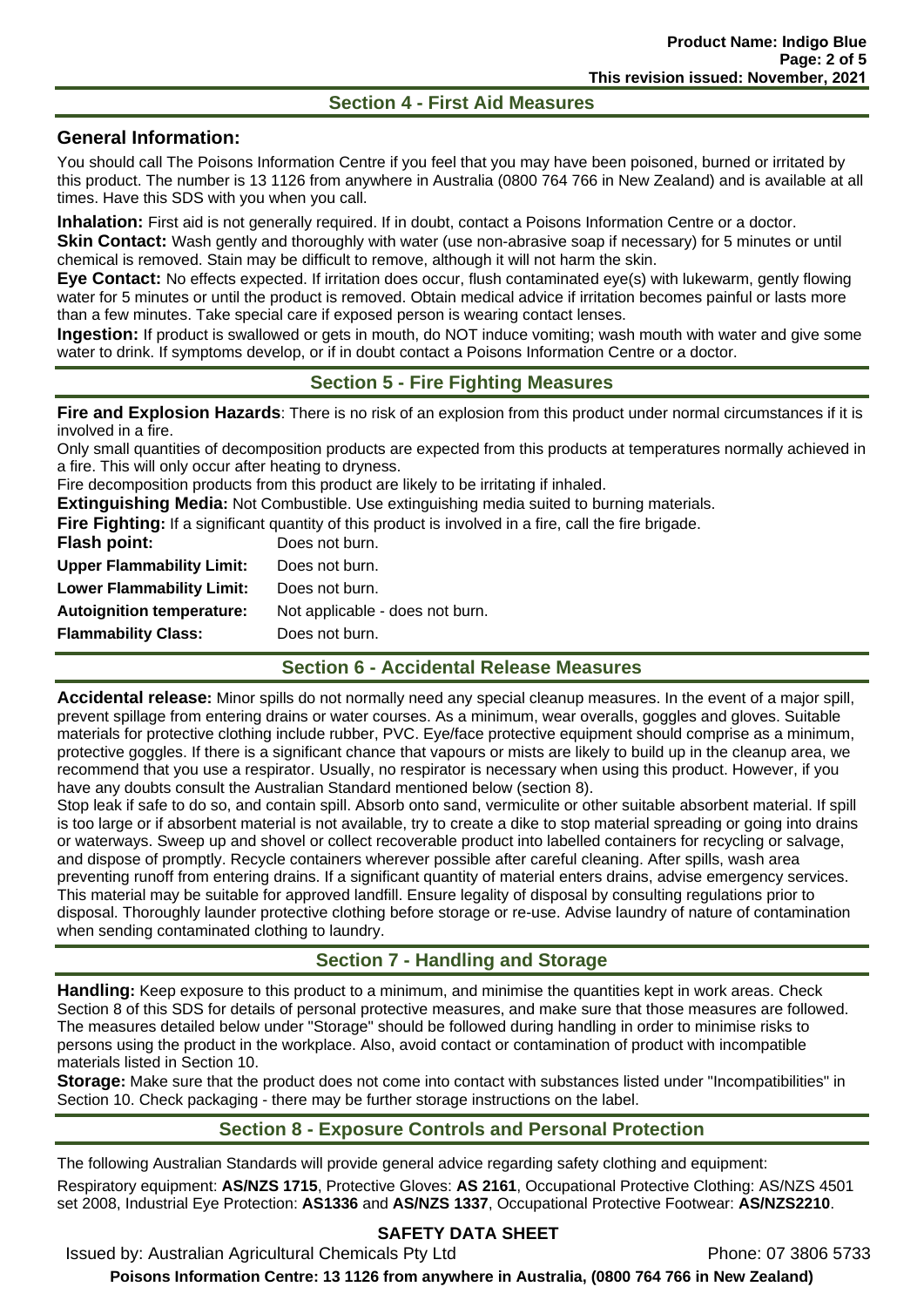#### **SWA Exposure Limits TWA (mg/m<sup>3</sup>**

Exposure limits have not been established by SWA for any of the significant ingredients in this product.

No special equipment is usually needed when occasionally handling small quantities. The following instructions are for bulk handling or where regular exposure in an occupational setting occurs without proper containment systems. **Ventilation:** No special ventilation requirements are normally necessary for this product. However make sure that the work environment remains clean and that vapours and mists are minimised.

**Eye Protection:** Eye protection is not normally necessary when this product is being used. However, if in doubt, wear suitable protective glasses or goggles.

**Skin Protection:** You should avoid contact even with mild skin irritants. Therefore you should wear suitable impervious elbow-length gloves and facial protection when handling this product as contact is likely to stain the skin. See below for suitable material types.

**Protective Material Types:** We suggest that protective clothing be made from the following materials: rubber, PVC.

**Respirator:** Usually, no respirator is necessary when using this product. However, if you have any doubts consult the Australian Standard mentioned above.

Safety deluge showers should, if practical, be provided near to where this product is being used.

| <b>Section 9 - Physical and Chemical Properties:</b> |                                           |  |
|------------------------------------------------------|-------------------------------------------|--|
| <b>Physical Description &amp; colour:</b>            | Dark, intensely blue liquid.              |  |
| Odour:                                               | No odour.                                 |  |
| <b>Boiling Point:</b>                                | Approximately 100°C at 100kPa.            |  |
| <b>Freezing/Melting Point:</b>                       | Approximately 0°C.                        |  |
| <b>Volatiles:</b>                                    | Water component.                          |  |
| <b>Vapour Pressure:</b>                              | 2.37 kPa at 20°C (water vapour pressure). |  |
| <b>Vapour Density:</b>                               | No data.                                  |  |
| <b>Specific Gravity:</b>                             | 1.05                                      |  |
| <b>Water Solubility:</b>                             | Completely soluble in water.              |  |
| pH:                                                  | 3.0 to $4.0$                              |  |
| <b>Volatility:</b>                                   | No data.                                  |  |
| <b>Odour Threshold:</b>                              | No data.                                  |  |
| <b>Evaporation Rate:</b>                             | No data.                                  |  |
| <b>Coeff Oil/water Distribution:</b>                 | No data                                   |  |
| <b>Autoignition temp:</b>                            | Not applicable - does not burn.           |  |

#### **Section 10 - Stability and Reactivity**

**Reactivity:** This product is unlikely to react or decompose under normal storage conditions. However, if you have any doubts, contact the supplier for advice on shelf life properties.

**Conditions to Avoid:** None known.

**Incompatibilities:** No particular Incompatibilities.

**Fire Decomposition:** Only small quantities of decomposition products are expected from this products at temperatures normally achieved in a fire. This will only occur after heating to dryness. Carbon dioxide, and if combustion is incomplete, carbon monoxide. Oxides of sulfur (sulfur dioxide is a respiratory hazard) and other sulfur compounds. Most will have a foul odour. Water. Carbon monoxide poisoning produces headache, weakness, nausea, dizziness, confusion, dimness of vision, disturbance of judgment, and unconsciousness followed by coma and death. **Polymerisation:** This product will not undergo polymerisation reactions.

#### **Section 11 - Toxicological Information**

# **Local Effects:**

**Target Organs:** There is no data to hand indicating any particular target organs.

Ingredient **Risk Phrases** 

**Classification of Hazardous Ingredients** 

No ingredient mentioned in the HSIS Database is present in this product at hazardous concentrations.

# **SAFETY DATA SHEET**

Issued by: Australian Agricultural Chemicals Pty Ltd **Phone: 07 3806 5733 Poisons Information Centre: 13 1126 from anywhere in Australia, (0800 764 766 in New Zealand)**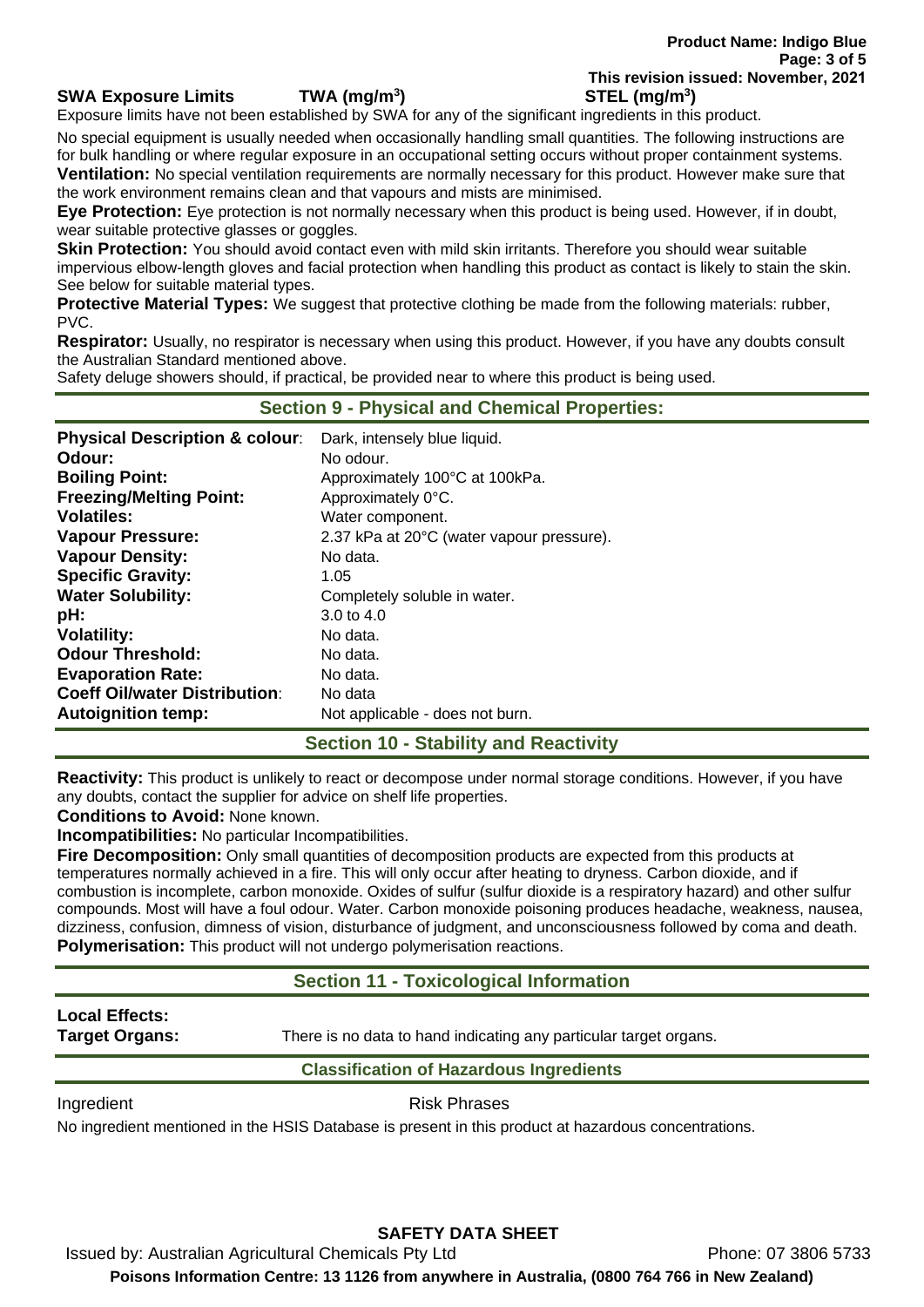#### **Potential Health Effects**

# **Inhalation:**

**Short Term Exposure:** Available data indicates that this product is not harmful. In addition product is unlikely to cause any discomfort or irritation.

**Long Term Exposure:** No data for health effects associated with long term inhalation.

# **Skin Contact:**

**Short Term Exposure:** Available data indicates that this product is not harmful. It should present no hazards in normal use. However product may be irritating, but is unlikely to cause anything more than mild transient discomfort. This product will stain skin, and stain may be difficult to remove.

**Long Term Exposure:** No data for health effects associated with long term skin exposure.

## **Eye Contact:**

**Short Term Exposure:** This product may be mildly irritating to eyes, but is unlikely to cause anything more than mild discomfort which should disappear once product is removed.

**Long Term Exposure:** No data for health effects associated with long term eye exposure.

#### **Ingestion:**

**Short Term Exposure:** Significant oral exposure is considered to be unlikely. However, this product is believed to be mildly irritating to mucous membranes but is unlikely to cause anything more than mild transient discomfort. **Long Term Exposure:** No data for health effects associated with long term ingestion.

#### **Carcinogen Status:**

**SWA:** No significant ingredient is classified as carcinogenic by SWA.

**NTP:** No significant ingredient is classified as carcinogenic by NTP.

**IARC:** No significant ingredient is classified as carcinogenic by IARC.

# **Section 12 - Ecological Information**

Insufficient data to be sure of status. Expected to not be an environmental hazard. This product is unlikely to accumulate in body tissues.

## **Section 13 - Disposal Considerations**

**Disposal:** This product may be recycled if unused, or if it has not been contaminated so as to make it unsuitable for its intended use. If it has been contaminated, it may be possible to separate the contamination in some way. Only if neither of these options is suitable, consider landfill.

#### **Section 14 - Transport Information**

**UN Number:** This product is not classified as a Dangerous Good by ADG, IATA or IMDG/IMSBC criteria. No special transport conditions are necessary unless required by other regulations.

# **Section 15 - Regulatory Information**

**AICS:** All of the significant ingredients in this formulation are compliant with NICNAS regulations.

# **Section 16 - Other Information**

#### **This SDS contains only safety-related information. For other data see product literature.**

| <b>ADG Code</b>     | Australian Code for the Transport of Dangerous Goods by Road and Rail (7 <sup>th</sup> edition)                        |
|---------------------|------------------------------------------------------------------------------------------------------------------------|
| <b>AICS</b>         | Australian Inventory of Chemical Substances                                                                            |
| <b>SWA</b>          | Safe Work Australia, formerly ASCC and NOHSC                                                                           |
| <b>CAS number</b>   | <b>Chemical Abstracts Service Registry Number</b>                                                                      |
| <b>Hazchem Code</b> | Emergency action code of numbers and letters that provide information to emergency<br>services especially firefighters |
| <b>IARC</b>         | International Agency for Research on Cancer                                                                            |
| <b>NOS</b>          | Not otherwise specified                                                                                                |
| <b>NTP</b>          | National Toxicology Program (USA)                                                                                      |
| <b>R-Phrase</b>     | <b>Risk Phrase</b>                                                                                                     |
| <b>SUSMP</b>        | Standard for the Uniform Scheduling of Medicines & Poisons                                                             |
| <b>UN Number</b>    | <b>United Nations Number</b>                                                                                           |

# **SAFETY DATA SHEET**

Issued by: Australian Agricultural Chemicals Pty Ltd **Phone: 07 3806 5733 Poisons Information Centre: 13 1126 from anywhere in Australia, (0800 764 766 in New Zealand)**